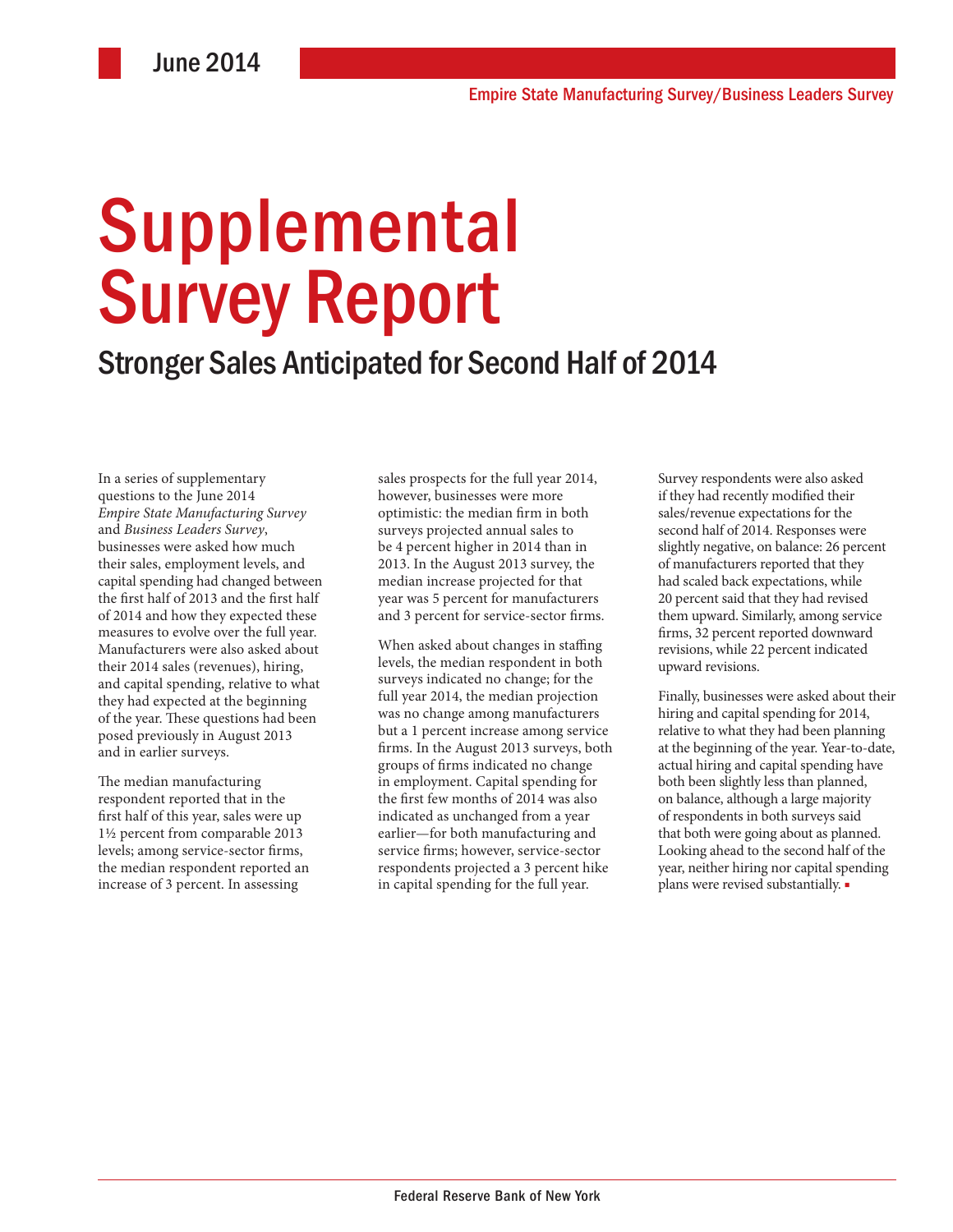#### QUESTION 1

**Please estimate the percentage change in your firm's sales, number of employees, and capital spending from 2013 to 2014—both for the first half of the year and what you expect for the full year:**

|                            | <b>Empire State</b><br><b>Manufacturing Survey</b> | <b>Business Leaders</b><br><b>Survey</b> | <b>Empire State</b><br><b>Manufacturing Survey</b> | <b>Business Leaders</b><br><b>Survey</b> |
|----------------------------|----------------------------------------------------|------------------------------------------|----------------------------------------------------|------------------------------------------|
|                            | <b>June 2014</b>                                   |                                          | August 2013                                        |                                          |
|                            | Median Percentage Change from 2013 to 2014         |                                          | Median Percentage Change from 2012 to 2013         |                                          |
| <b>Total Sales</b>         |                                                    |                                          |                                                    |                                          |
| First half of year         | 1.5                                                | 3.0                                      | 3.0                                                | 2.0                                      |
| Full year                  | 4.0                                                | 4.0                                      | 5.0                                                | 3.0                                      |
| <b>Number of Employees</b> |                                                    |                                          |                                                    |                                          |
| First half of year         | 0.0                                                | 0.0                                      | 0.0                                                | 0.0                                      |
| Full year                  | 0.0                                                | 1.0                                      | 0.0                                                | 0.0                                      |
| <b>Capital Spending</b>    |                                                    |                                          |                                                    |                                          |
| First half of year         | 0.0                                                | 0.0                                      | 0.0                                                | 0.0                                      |
| Full year                  | 0.0                                                | 3.0                                      | 1.0                                                | 2.0                                      |

#### QUESTION 2

 **In the past several months, to what extent have you modified your sales (revenues) expectations for the second half of the year?**

|                         | <b>Empire State</b><br><b>Manufacturing Survey</b> | <b>Business Leaders</b><br>Survey | <b>Empire State</b><br><b>Manufacturing Survey</b> | <b>Business Leaders</b><br>Survey |
|-------------------------|----------------------------------------------------|-----------------------------------|----------------------------------------------------|-----------------------------------|
|                         | <b>June 2014</b>                                   |                                   | August 2013                                        |                                   |
|                         | <b>Percentage of Respondents</b>                   |                                   | <b>Percentage of Respondents</b>                   |                                   |
| Reduced substantially   | 6.2                                                | 2.4                               | 8.5                                                | 6.9                               |
| Reduced somewhat        | 19.8                                               | 29.8                              | 26.8                                               | 32.7                              |
| No change               | 54.3                                               | 46.0                              | 41.5                                               | 43.6                              |
| Increased somewhat      | 17.3                                               | 20.2                              | 19.5                                               | 14.9                              |
| Increased substantially | 2.5                                                | 1.6                               | 3.7                                                | 2.0                               |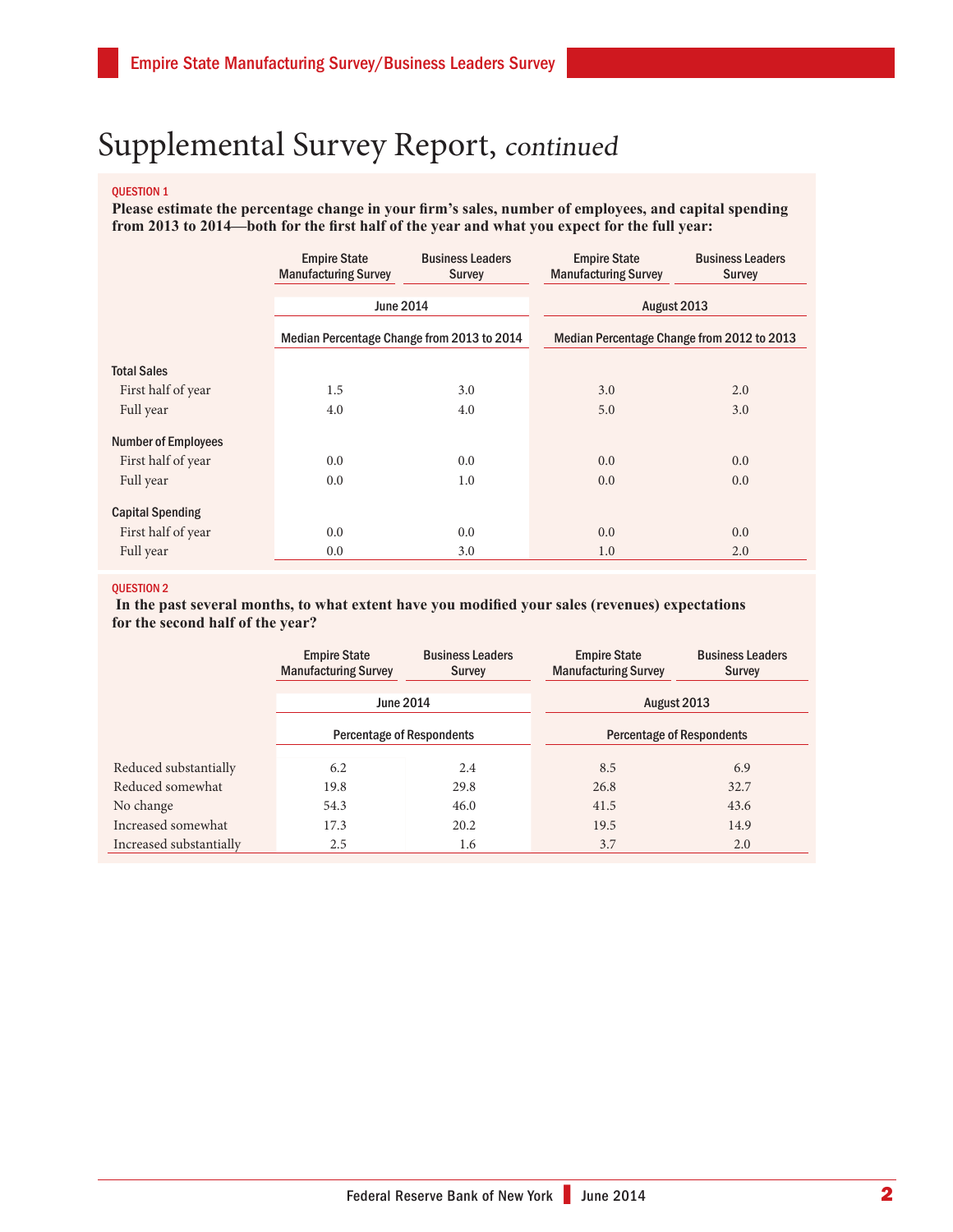#### QUESTION 3

**Relative to what you were planning at the beginning of 2014, how have your actual hiring and capital spending proceeded thus far this year?**

|                            | <b>Empire State</b><br><b>Manufacturing Survey</b> | <b>Business Leaders</b><br><b>Survey</b> | <b>Empire State</b><br><b>Manufacturing Survey</b> | <b>Business Leaders</b><br><b>Survey</b> |  |
|----------------------------|----------------------------------------------------|------------------------------------------|----------------------------------------------------|------------------------------------------|--|
|                            | <b>June 2014</b>                                   |                                          |                                                    |                                          |  |
|                            | <b>Actual Hiring</b>                               |                                          | <b>Actual Capital Spending</b>                     |                                          |  |
|                            | <b>Percentage of Respondents</b>                   |                                          | <b>Percentage of Respondents</b>                   |                                          |  |
| Much less than planned     | 2.2                                                | 3.3                                      | 6.6                                                | 3.3                                      |  |
| Somewhat less than planned | 19.8                                               | 21.1                                     | 13.2                                               | 14.0                                     |  |
| About as planned           | 59.3                                               | 65.0                                     | 64.8                                               | 67.8                                     |  |
| Somewhat more than planned | 15.4                                               | 9.8                                      | 11.0                                               | 13.2                                     |  |
| Much more than planned     | 3.3                                                | 0.8                                      | 4.4                                                | 1.7                                      |  |

#### QUESTION 4

**Relative to what you were planning at the beginning of 2014, how have you modified your hiring and capital spending plans for the remainder of this year?**

|                              | <b>Empire State</b><br><b>Manufacturing Survey</b> | <b>Business Leaders</b><br><b>Survey</b> | <b>Empire State</b><br><b>Manufacturing Survey</b> | <b>Business Leaders</b><br><b>Survey</b> |  |
|------------------------------|----------------------------------------------------|------------------------------------------|----------------------------------------------------|------------------------------------------|--|
|                              | <b>June 2014</b>                                   |                                          |                                                    |                                          |  |
|                              | <b>Projected Hiring</b>                            |                                          | <b>Projected Capital Spending</b>                  |                                          |  |
|                              | <b>Percentage of Respondents</b>                   |                                          | <b>Percentage of Respondents</b>                   |                                          |  |
| Revised lower substantially  | 2.2                                                | 2.4                                      | 5.4                                                | 3.3                                      |  |
| Revised lower somewhat       | 17.4                                               | 20.2                                     | 17.4                                               | 13.8                                     |  |
| About the same               | 59.8                                               | 59.7                                     | 58.7                                               | 62.6                                     |  |
| Revised higher somewhat      | 18.5                                               | 16.9                                     | 16.3                                               | 17.9                                     |  |
| Revised higher substantially | 2.2                                                | 0.8                                      | 2.2                                                | 2.4                                      |  |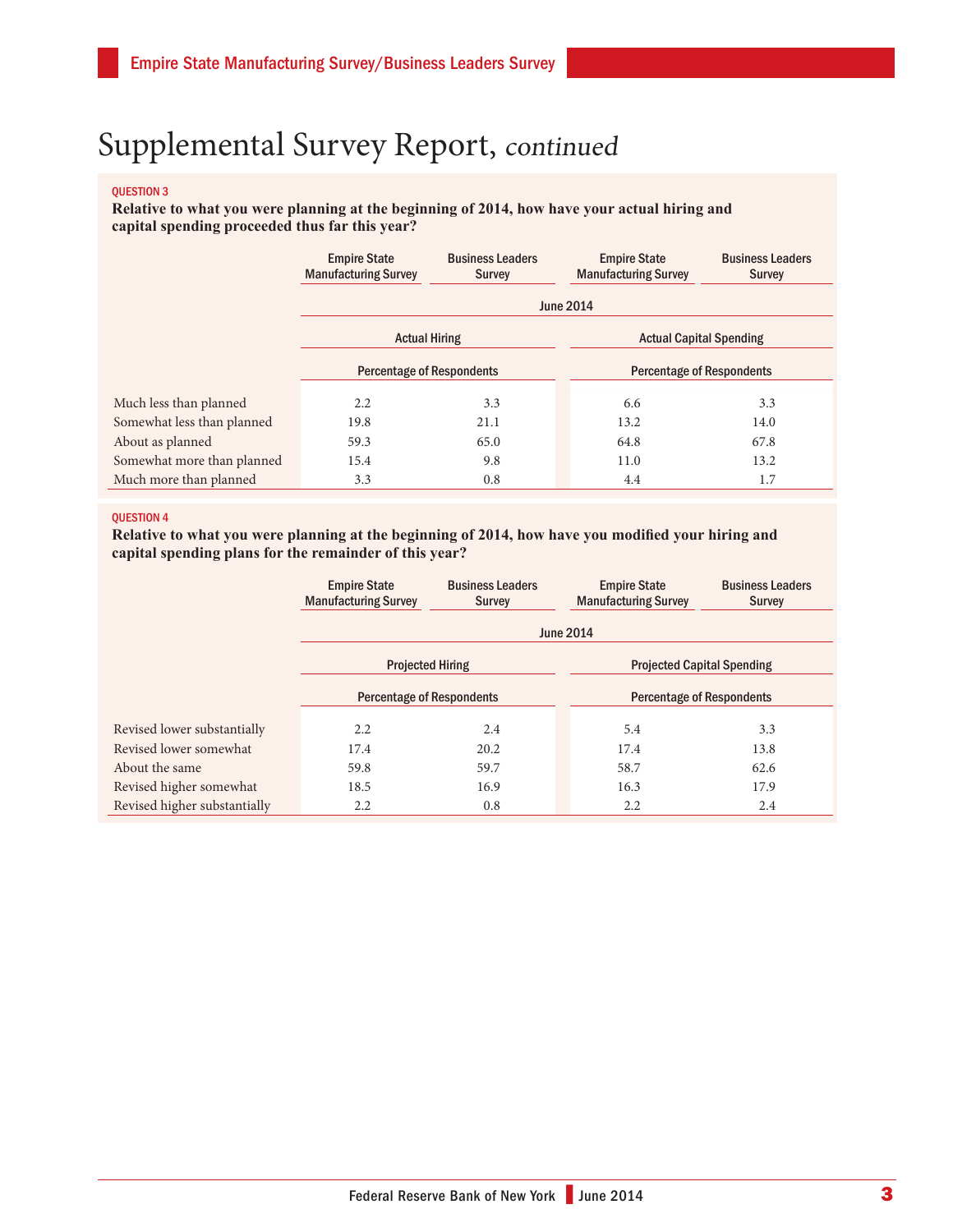#### HISTORICAL OVERVIEW FOR QUESTION 1A

**Please estimate the percentage change in your firm's** *sales* **from last year to this year.**

#### Survey Conducted in:



#### HISTORICAL OVERVIEW FOR QUESTION 1B

**Please estimate the percentage change in your firm's** *employment level* **from last year to this year.** 



Note: Manufacturers reported no change in their employment level in June 2014, August 2013, and July 2010; service-sector firms reported no change in their employment level in August 2013, July 2012, July 2011, and July 2009.